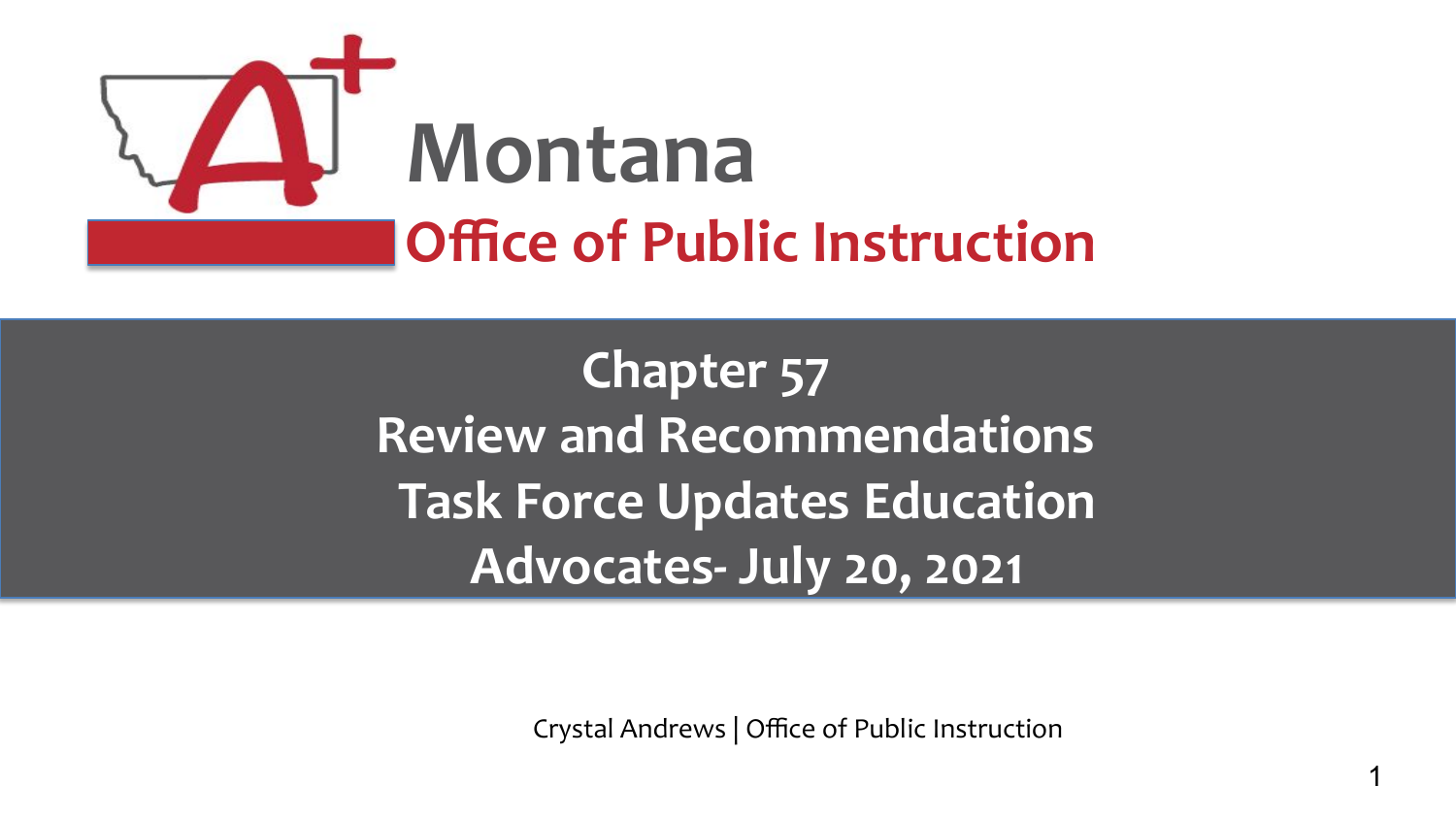

## Co-Facilitators

- Jacob Williams| Senior Researcher | Region 17 Comprehensive Center
	- Provides expertise in facilitation, guides conversations, asks key questions
- Crystal Andrews | Educator Licensure Director | Office of Public Instruction
	- Provides research, historical data, and input from the OPI staff
	- Creates agendas, power points, and meeting times

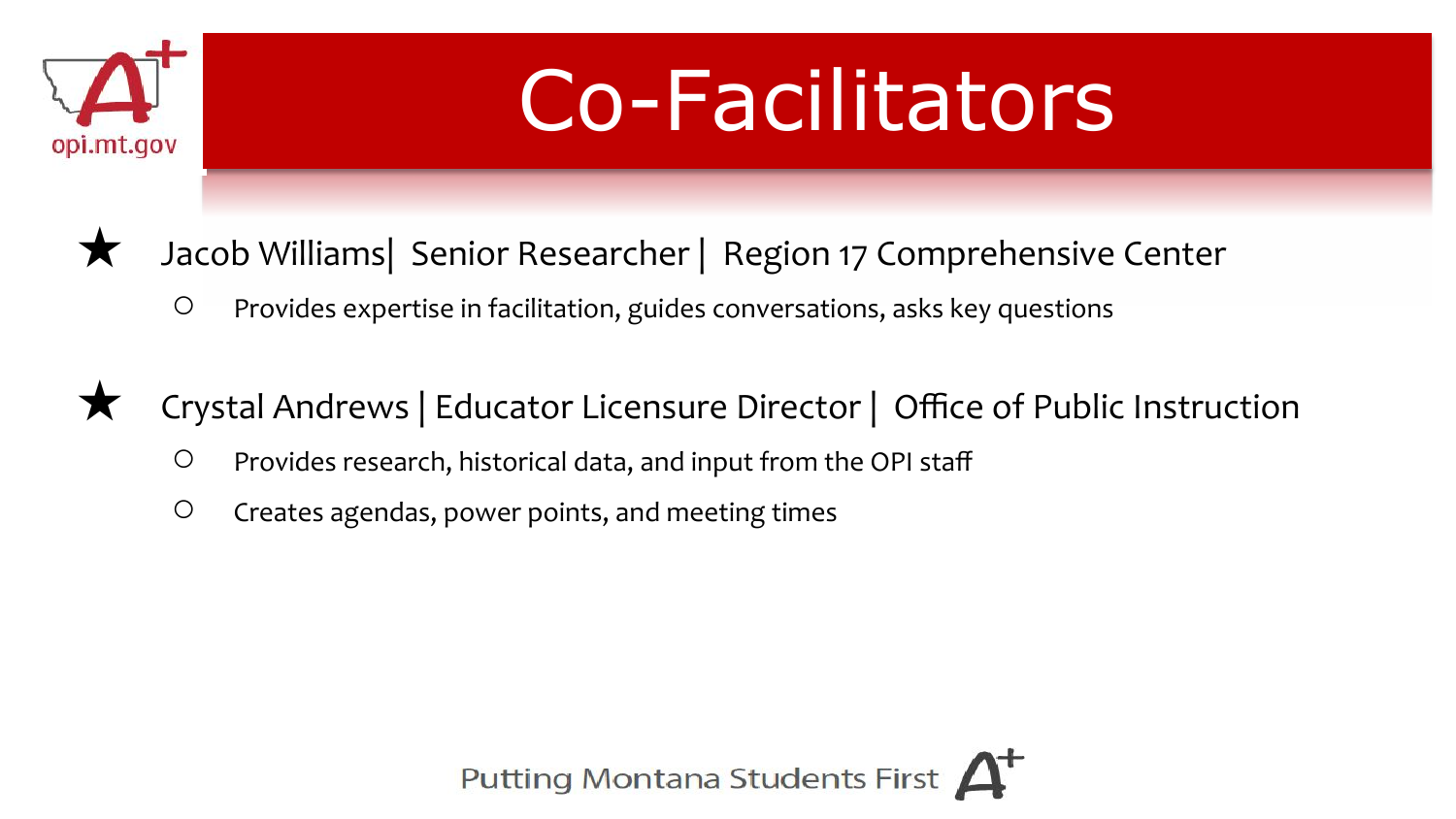

## Members

- Task Force consists of 25 members including administrators, trustees, teachers, parents, EPP representatives
	- Meets weekly
	- Forms recommendations for revisions to present to the Superintendent
- Feedback Group consists of 17 members including similar to above
	- Meets once a month
	- Gives input on Task Force recommendations and makes suggestions to review

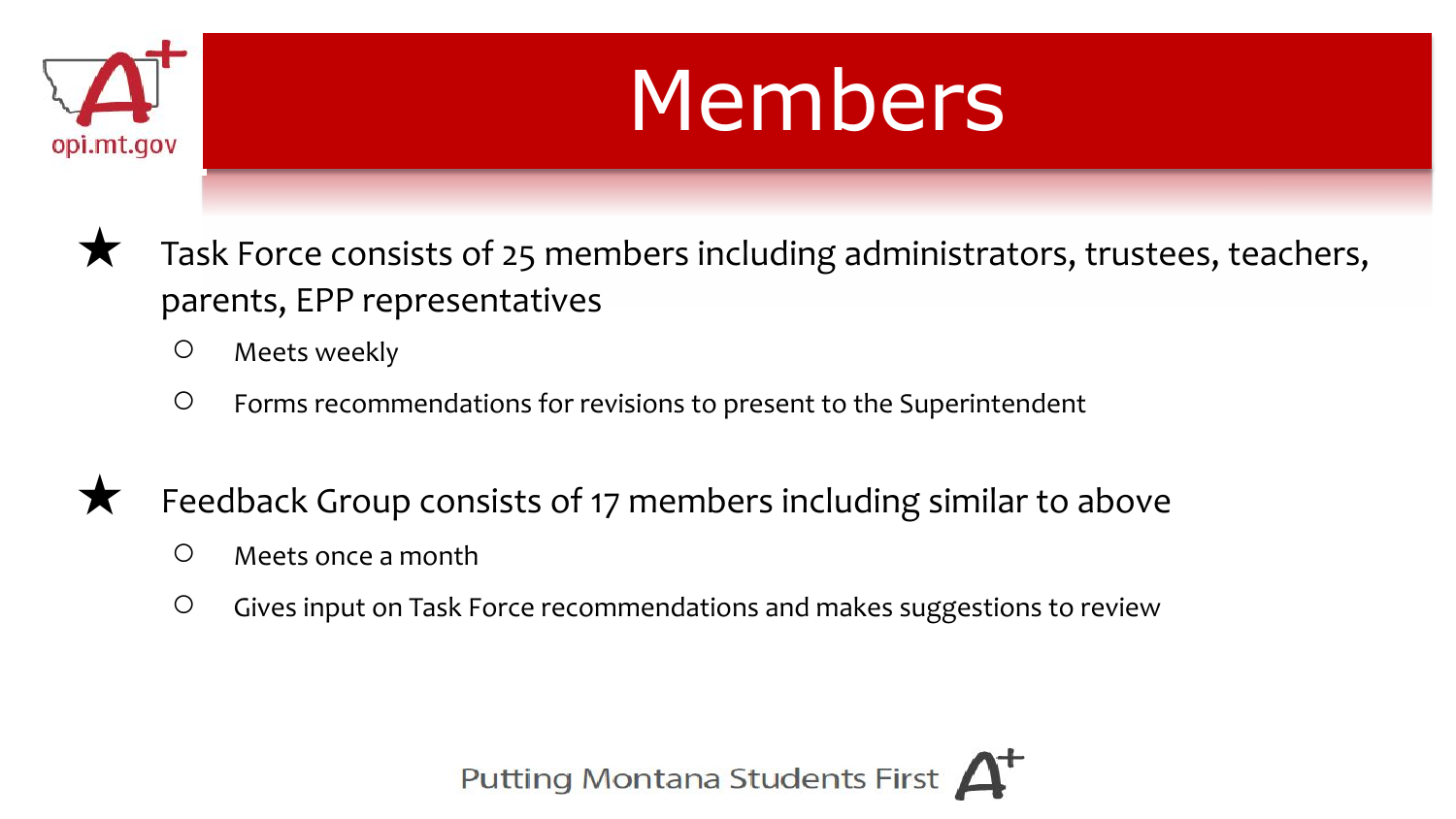

## Quality Educator

*What defines a quality educator?*

- strong relationship and commitment to students
- master at their skill (strong content knowledge and pedagogy)
- ability to adapt to change and continuously improve
- passionate about learning- growth mindset

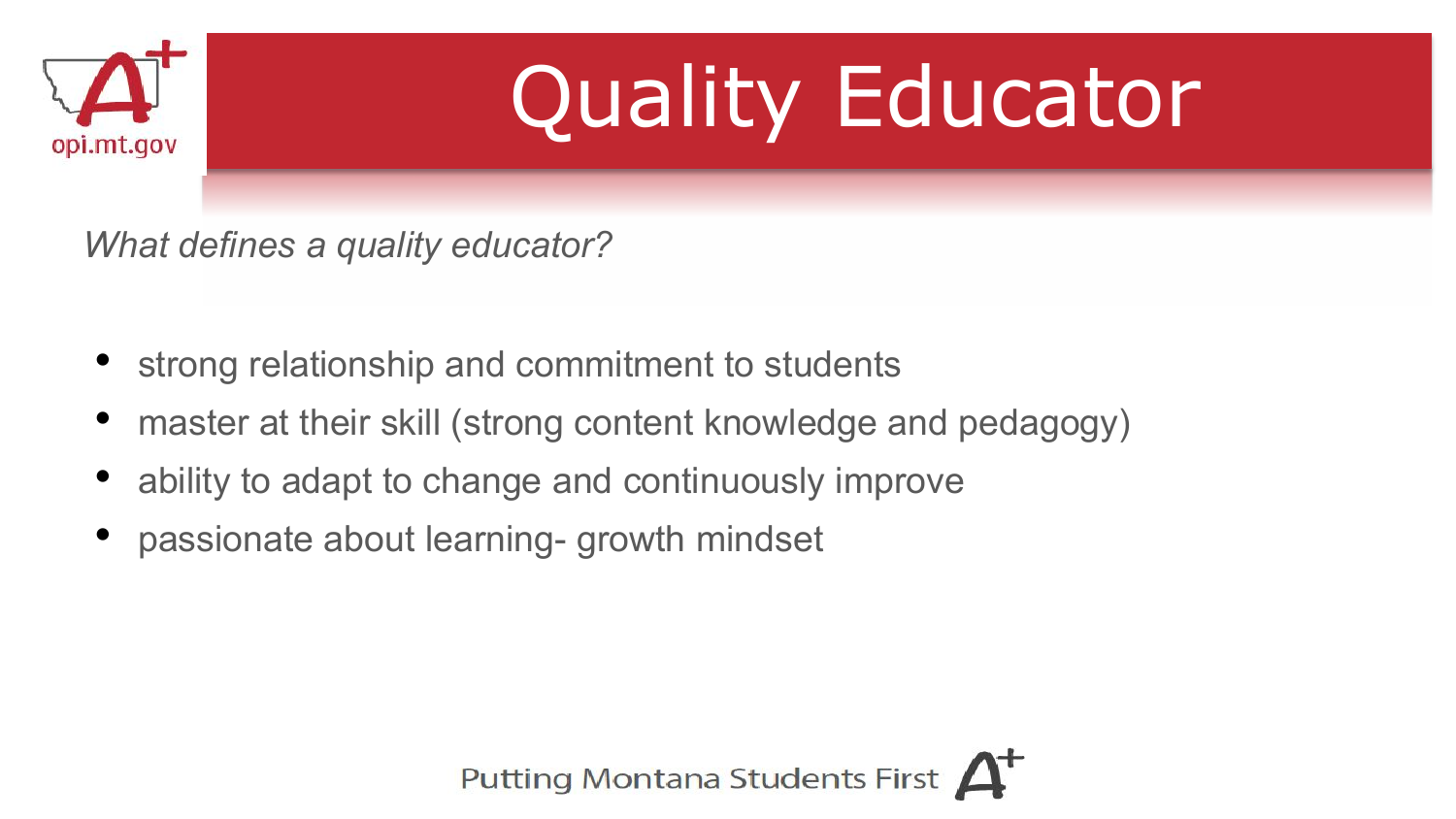

## Norms of Behavior & Process Agreement

We agree that we will move forward with changes once consensus is reached.

All consensuses will be reached in a public forum.

Consensus does not mean unanimous, but does mean:

- I can live with the decision.
- I will support my colleagues in implementing this decision.
- I will do absolutely nothing to impede the implementation of the decision.

Consensus Vote:

Simple majority

•Super majority (>60%)

•Only one dissenter

•Only two dissenters

Putting Montana Students First A+